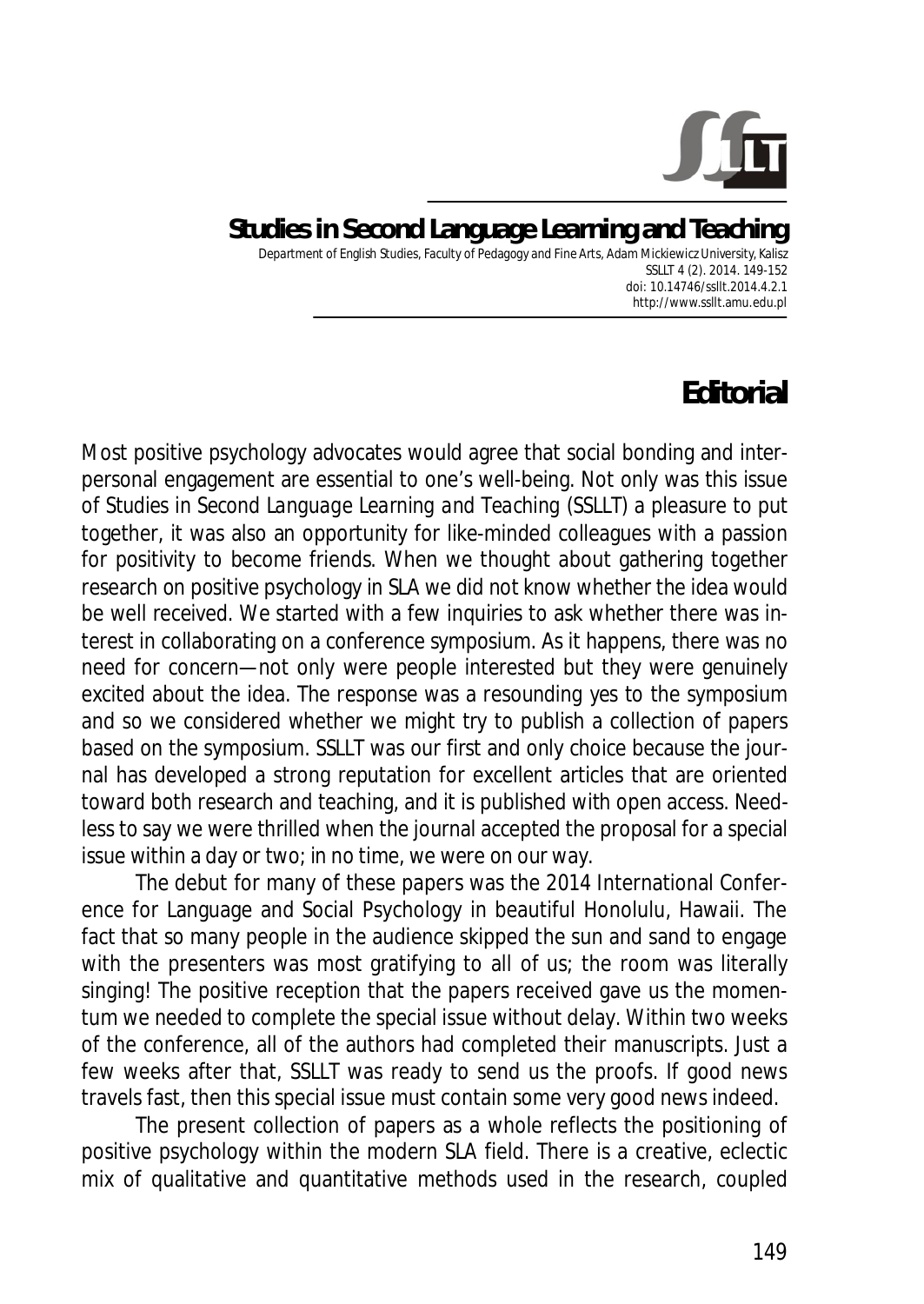with innovative teaching practices. The three founding pillars of positive psychology as laid down by Seligman and Csikszentmihalyi (2000) (specifically, positive character traits, positive emotions and positive institutions) are three of the pillars for this special issue. The opening paper by MacIntyre and Mercer points to additional pillars within the literature, including principles of humanistic education, the good language learner studies, and extensive work on motivation that will support the application of positive psychology to SLA in both theory and practice. MacIntyre and Mercer help to set the context for studies of language learning that will be inspired by positive psychology. In addition to situating positive psychology in SLA, the authors point to some of the trends that bode well for the future of the field-within-the-field. The authors emphasize that positive psychology must not be confused with frivolous pop psychology. The paper provides a starting point for anyone interested in learning more about positive psychology and language learning.

The second paper by Oxford and Cuellar examines in-depth the narratives of Mexican learners of Chinese using Martin Seligman's PERMA model as a theoretical guide. The result is an outstanding paper that paints a nuanced picture of the psychology of the learners. There is rich food for thought in this article that should inspire future research that both applies and extends the PERMA model.

The paper by Tim Murphey shows his brilliance as an educator. The paper uses the future-oriented term *well-becoming* to highlight the development of well-being as a process rather than an end-state. This observation alone makes the paper worth reading but Murphey goes much further. Using his experience with singing he manages to turn his student language learners into engaged, applied researchers. This paper is an excellent example of the best of Carl Rogers' writing about education—a teacher sharing who he is with his students to tremendous effect.

The fourth paper, by Dewaele and MacIntyre, is based on reporting the results of a large-sample survey that introduces a new measure of foreign language enjoyment. The authors note that emotion has not been widely studied in SLA, and positive emotion has been especially neglected (outside theories of motivation). Dewaele and MacIntyre draw upon the foundational research of Barbara Fredrickson, whose broaden-and-build theory has changed the way emotions are conceptualized. The mixed methods paper presents numerical data alongside learner voices that capture the richness of emotional experience during language learning.

Joseph Falout's paper is classroom-oriented in a literal sense; it examines the important effects of seating arrangements on student learning. Falout's well-structured argument reflects a modern concern for a long-standing issue in education, that is, the effect of the structure of the space on the people within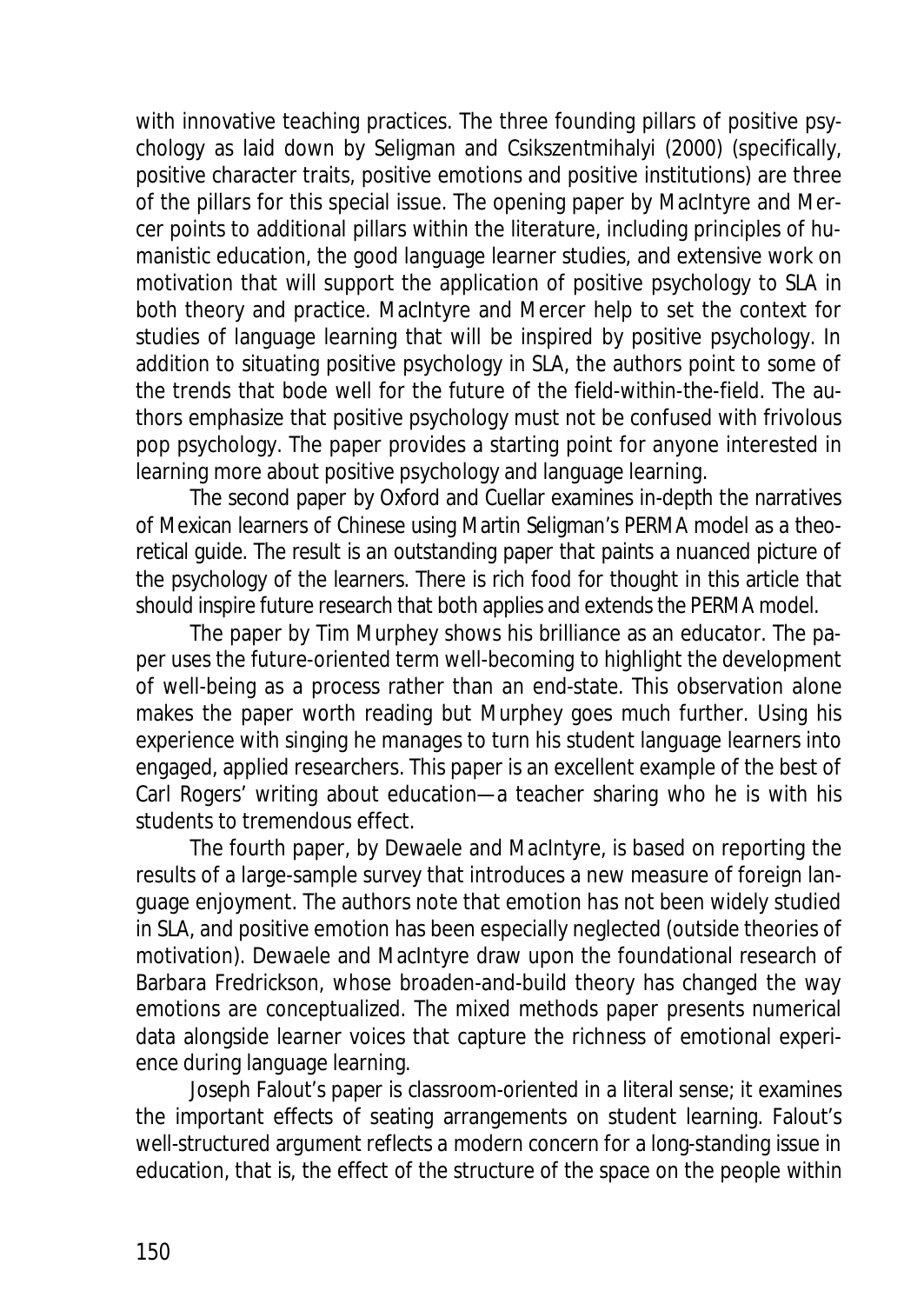it. Falout uses the concept of the action zone in the classroom to show why something as basic as seating arrangements is not a trivial matter for students. This paper should be read by everyone who decides on the physical layout of the classrooms, especially teachers and school administration. Readers are encouraged to share it with decision makers as a way to open a much needed dialogue on the spaces where learning happens in modern pedagogy.

The paper by Danuta Gabrys-Barker takes its inspiration from Winston Churchill's notion that success reflects the ability to go from one failure to another without losing enthusiasm. The paper opens with the fascinating mixed history of the term *enthusiasm*. The core of the paper presents an analysis of pre-service teacher narratives that reveal both strengths and limitations in their own training. Gabrys-Barker expertly draws upon the literature, as applied to the narratives, to recommend training teachers to use a more expressive style. This is an important observation to offer pre-service teachers, and long serving ones too. Gabrys-Barker is talking about a critically important element of teaching, and working with pre-service teachers to develop realistic conceptions of enthusiasm is an excellent idea.

The seventh paper, by Gregersen et al., takes a somewhat unusual approach; its logic is best seen by working backwards. The authors identify learners who reported making progress toward self-development, as uniquely defined by each individual, over a 3-week period. Contributing to self-development was a series of three scaffold exercises drawn from the literature on positive psychology (specifically: three good things, savouring, and learned optimism). The paper focuses on ways in which the respondents' emotional intelligence facilitated working through the exercises and contributed to self-development. This appears to be the first paper in the literature to use qualitative methods to show in detail *how* emotional intelligence operates in the SLA context.

The final paper is a two-part study by Chaffee, Noels and Sugita-McEown that examines ways in which learners can adapt to a controlling teacher. Kim Noels and her colleagues' work on self-determination theory is well respected in the SLA literature and this paper takes their work in a new direction. By examining ways in which learners exercise secondary control, the authors are able to identify effective and ineffective ways of dealing with difficult classroom situations. The authors use detailed statistical analysis of their data to support recommendations for creating more resilient learners. Although the statistics might be challenging for some readers, the paper is well worth reading for its sage conclusions on building resilient learners.

Finally, the special issue includes Stephen Ryan's review of the book *The Language of Peace: Communicating to Create Harmony* written by Rebecca Oxford. As editors, we are honoured to feature Oxford's highly original work in